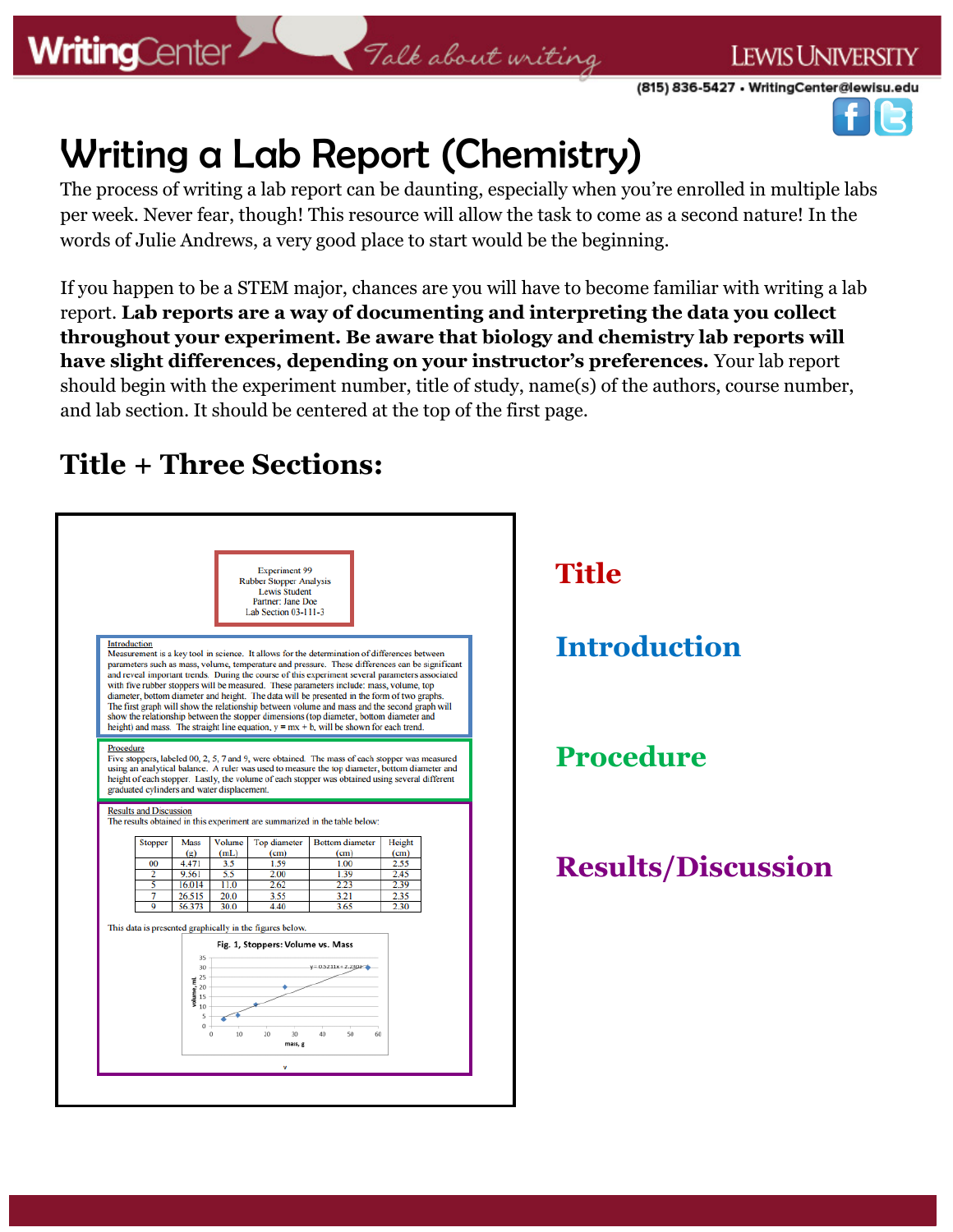(815) 836-5427 . WritingCenter@lewisu.edu

**LEWIS UNIVERSITY** 



## Writing a Lab Report (Chemistry)

**Introduction** *Bold or underline, no indentation*

The introduction should present the concept being investigated and provide background information. State your purpose for conducting the experiment. Your introduction should also state the experiment's importance/relevance. List and explain any parameters being measured in the experiment, and list any mathematical formulas used to obtain data. Include any information that was given to you prior to the experiment (example: the specific heat of water). Discuss any tables or figures that will be included in your report, making sure to identify the variables. Your hypothesis/predictions should also go in the introduction. This information is necessary to include because your goal is to convince your audience of your experiment's importance to science.

In lab reports, your writing should **never be written in first person**. Your purpose should be in **past tense**, but background information should always be in **present tense**. When citing sources, be sure to include the author's last name and year of publication (Author, 2015).

*This example uses APA 6 format. Please ask your instructor what format they prefer.*

#### Introduction

Measurement is a key tool in science. It allows for the determination of differences between parameters such as mass, volume, temperature and pressure. These differences can be significant and reveal important trends. During the course of this experiment several parameters associated with five rubber stoppers will be measured. These parameters include: mass, volume, top diameter, bottom diameter and height. The data will be presented in the form of two graphs. The first graph will show the relationship between volume and mass and the second graph will show the relationship between the stopper dimensions (top diameter, bottom diameter and height) and mass. The straight line equation,  $y = mx + b$ , will be shown for each trend.

#### **Materials and Methods** —— > May also be called "Procedure"

Be straight forward and to the point with the procedure – give enough information for an individual to be able to replicate the experiment, but do not include extraneous information. Exclude steps that are common sense, such as labeling or recording data. Since your audience is the scientific community, it is assumed that these steps are a given. Make sure you specify the amounts of materials used. Include any equipment used during your experiment. **Do not forget about units, temperature, and time.** If your procedure includes multiple tasks, consider making subheadings within the procedure

#### Procedure

Five stoppers, labeled 00, 2, 5, 7 and 9, were obtained. The mass of each stopper was measured using an analytical balance. A ruler was used to measure the top diameter, bottom diameter and height of each stopper. Lastly, the volume of each stopper was obtained using several different graduated cylinders and water displacement.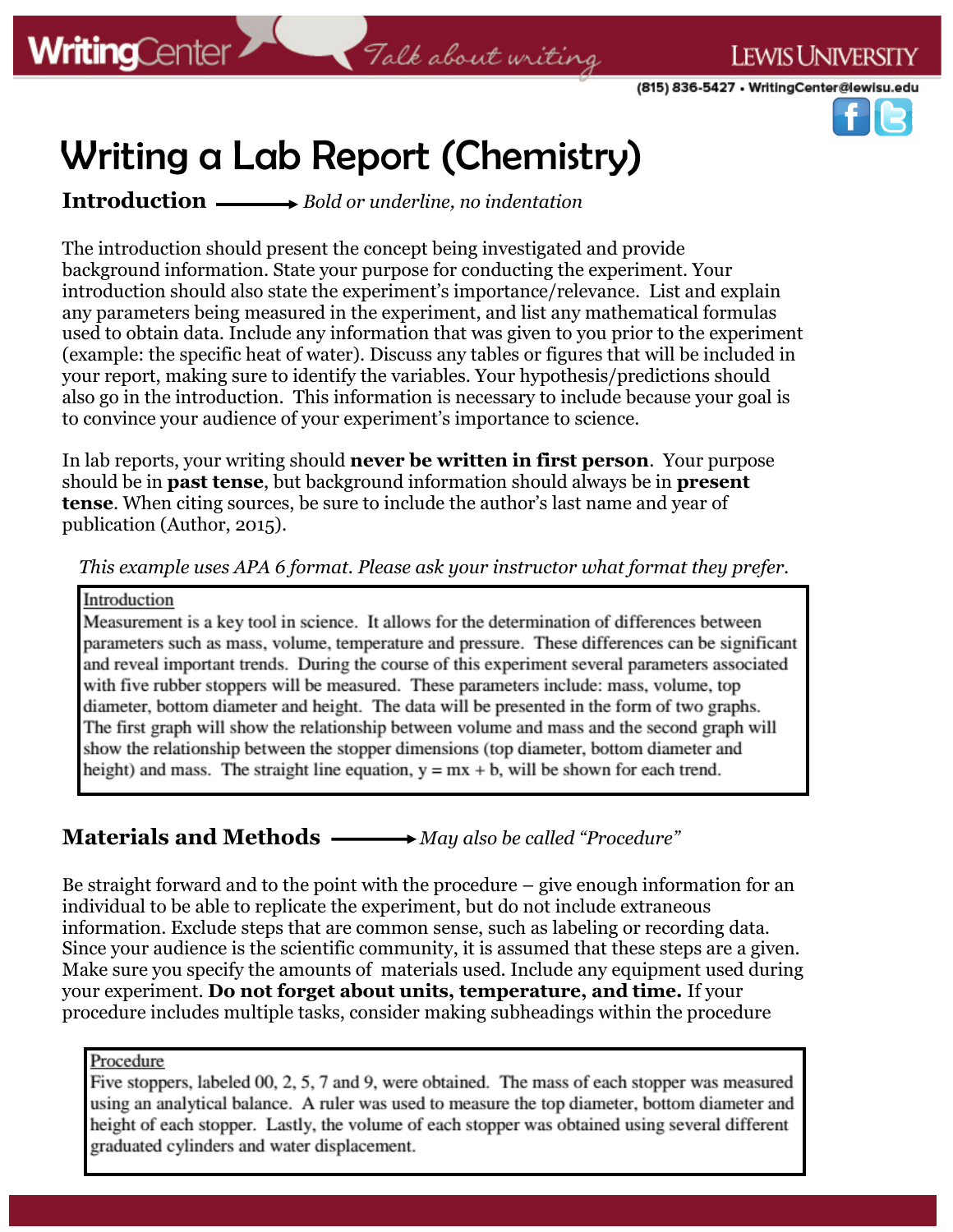**LEWIS UNIVERSITY** 



## Writing a Lab Report (Chemistry)

**Results and Discussion**  $\longrightarrow$  *May be separated into two sections.* 

**Results** *Interpreting figures/tables*

This is where any figures and tables should be displayed. Make sure each figure has a relevant and detailed title, and a short explanation that describes what each figure represents. Here are a few examples of tables/figures. These figures should be located right before the text portion of the "Results" section. On the next page will be an example of said text portion.

| Stopper | Mass   | Volume | Top diameter | <b>Bottom</b> diameter | Height |
|---------|--------|--------|--------------|------------------------|--------|
|         | (g)    | (mL)   | (cm)         | (cm)                   | (cm)   |
| 00      | 4.471  | 3.5    | 1.59         | 1.00                   | 2.55   |
|         | 9.561  | 5.5    | 2.00         | 1.39                   | 2.45   |
|         | 16.014 | 11.0   | 2.62         | 2.23                   | 2.39   |
|         | 26.515 | 20.0   | 3.55         | 3.21                   | 2.35   |
| Q       | 56.373 | 30.0   | 4.40         | 3.65                   | 2.30   |



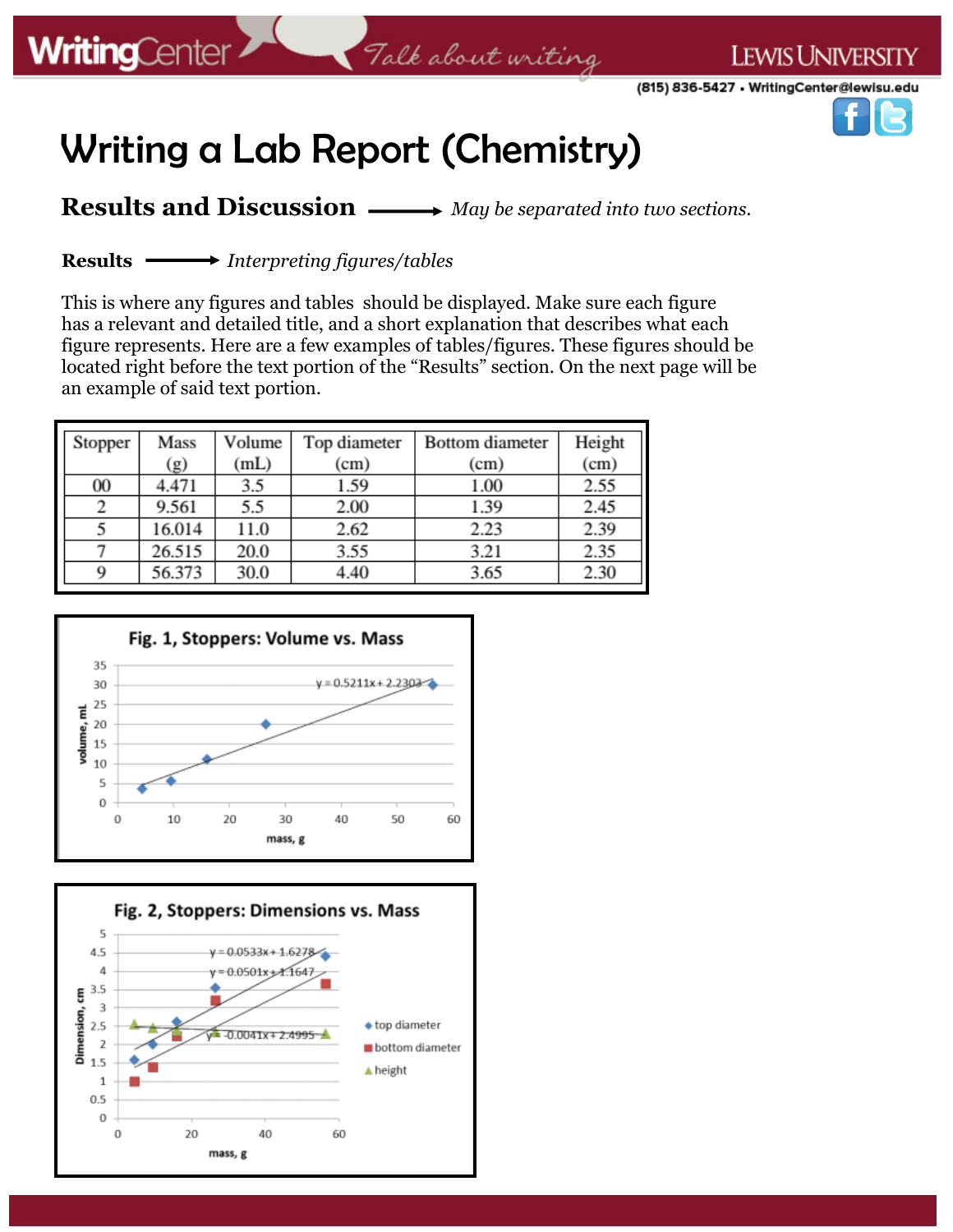(815) 836-5427 • WritingCenter@lewisu.edu

**LEWIS UNIVERSITY** 



## Writing a Lab Report (Chemistry)

Underneath your tables/figures should be your written results. Write a paragraph or two to describe your data; explain what each figure means, and identify any trends. Be sure to be continuously refer back to the figures and tables as you explain your data (According to Table 2, … etc.). Referring to figures and tables in your results and discussion helps your audience identify patterns or trends that your experiment may have revealed. Notice how the actual tables/figures have specific, descriptive titles, but when referred to in the text, they are denoted as "Table 1" or "Figure 1". This is for simplicity's sake as your audience reads through your report.

Be sure to include some sources of error that may have been relevant to your experiment, as well as some improvements that could be made for next time the experiment is performed. As can be seen in the example below, it is helpful to list the sources of error in one section, and then list the improvements afterwards. This helps you to think of solutions to problems you may have encountered in the lab, and it helps your instructor perfect the experiments as you move through the course. Do not make interpretations based on the data collected – that is for the conclusion/discussion.

Figure 1 shows the relationship between the mass values for the stoppers and the volume. This relationship was a direct one, the volume of the stoppers increased as mass increased. This relationship is summarized by the straight line equation  $y = 0.5211x + 2.2303$ . Figure 2 shows the relationships between mass and the other parameters (top diameter, bottom diameter and height). While the top diameter and bottom diameter increased with mass with straight line equations with a similar slope value ( $y = 0.0533x + 1.6278$  and  $y = 0.0501 + 1.1647$ , respectively), the height of the stoppers decreased slightly with mass. The straight line equation for the height data set was  $y = -0.0041x + 2.4995$ .

Possible sources of error in this experiment include water splashing out of the graduated cylinder when the stoppers were added. This would impact the volume of the stoppers and result in volume values that were lower than actual. Scale fluctuations would impact the mass values and result in values that were higher or lower than actual depending on the direction in which the scale was drifting. Lastly, the integrity of the stoppers could also be suspect since they can be easily gouged. This would impact the mass and volume of the stopper resulting in lower values than actual.

This experiment could be improved by repeating each measurement. This would provide verification of each value. The use of a measuring device such as a caliper would allow the dimensions to be measured with greater accuracy. Lastly, the use of a device (such as tongs or tweezers) to carefully place each stopper in the graduated cylinder for volume measurement would result in less splashing and more accurate volume values.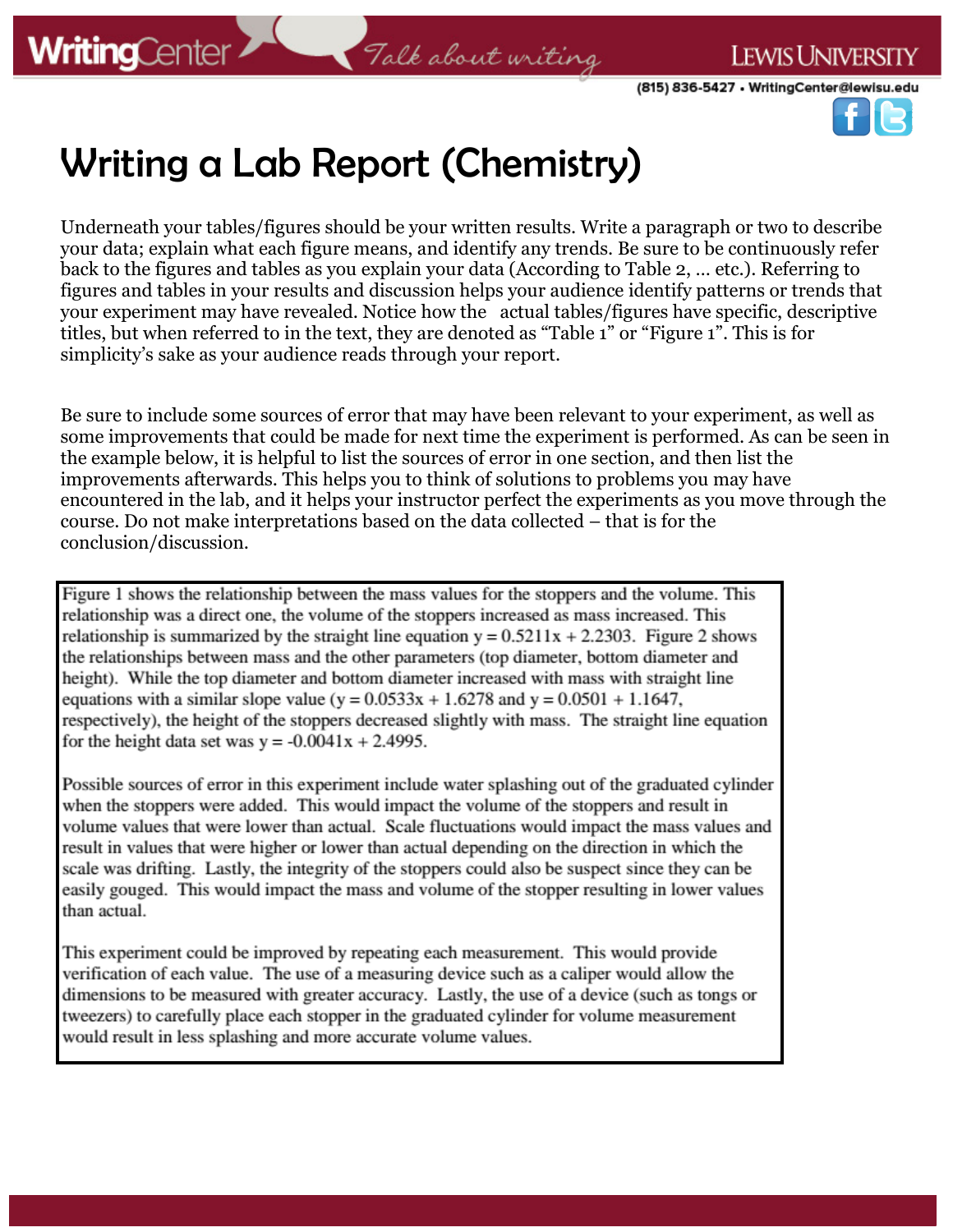(815) 836-5427 • WritingCenter@lewisu.edu

**LEWIS UNIVERSITY** 



## Writing a Lab Report (Chemistry)

**Discussion** *What do your results mean?*

You should begin your discussion by restating your purpose. This section is where you discuss what the data means, and make interpretations. Make sure to continuously refer back to figures/tables. This shows how your experiment contributes to the conclusions you have made. Include possible errors that may have occurred in the experiment that may have caused discrepancy within the data. You should also state whether or not the results support/refute your hypothesis/predictions and why. Include concepts that you are learning about in lecture to help support your conclusions. In terms of tense, this section is often a mixture of past and present. A good rule of thumb is that if you are referring to scientific concepts, you should speak in present tense; if you are referring to your own work, you should speak in past tense.

#### Conclusion

The results for this experiment clearly show that for the rubber stoppers there were distinct trends between mass and the other parameters measured (volume, top diameter, bottom diameter and height).

Figure 1 shows the linear relationship between volume and mass. As mass increased the volume increased with a straight line equation of  $y = 0.5211x + 2.2303$ . Figure 2 shows the relationships between mass and the stopper dimensions (top diameter, bottom diameter and height). There was a linear relationship between the mass and the top diameter and the bottom diameter. As the mass increased both diameters increased following a straight line equation. A straight line equation of  $y = 0.0501x + 1.1647$  was obtained for the bottom diameter and a straight line equation of  $y = 0.0533x + 1.6278$  was obtained for the top diameter. The trend for height was also linear but this parameter decreased slightly with mass with a straight line equation of  $y = -0.0041x + 2.4995$ .

Because of these relationships it can be concluded that once the mass of a stopper is known, the other parameters (volume, top diameter, bottom diameter and height) can be estimated via the straight line equations given.